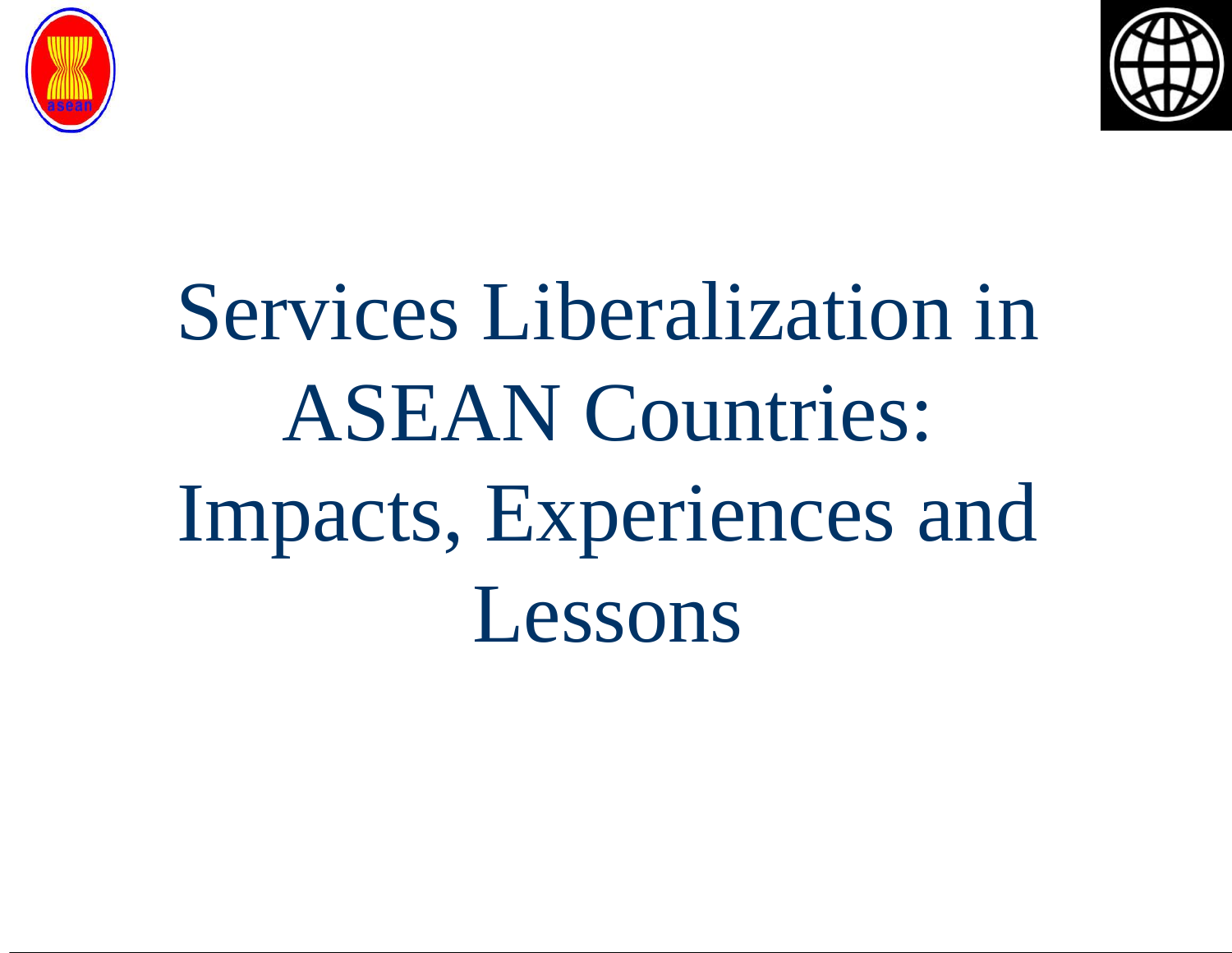





- What are the driving forces for internationalization and growth in services?
- **n** In which context (unilateral, preferential, multilateral) do services sector reforms occur?
- What is the role of government in the services reform process?

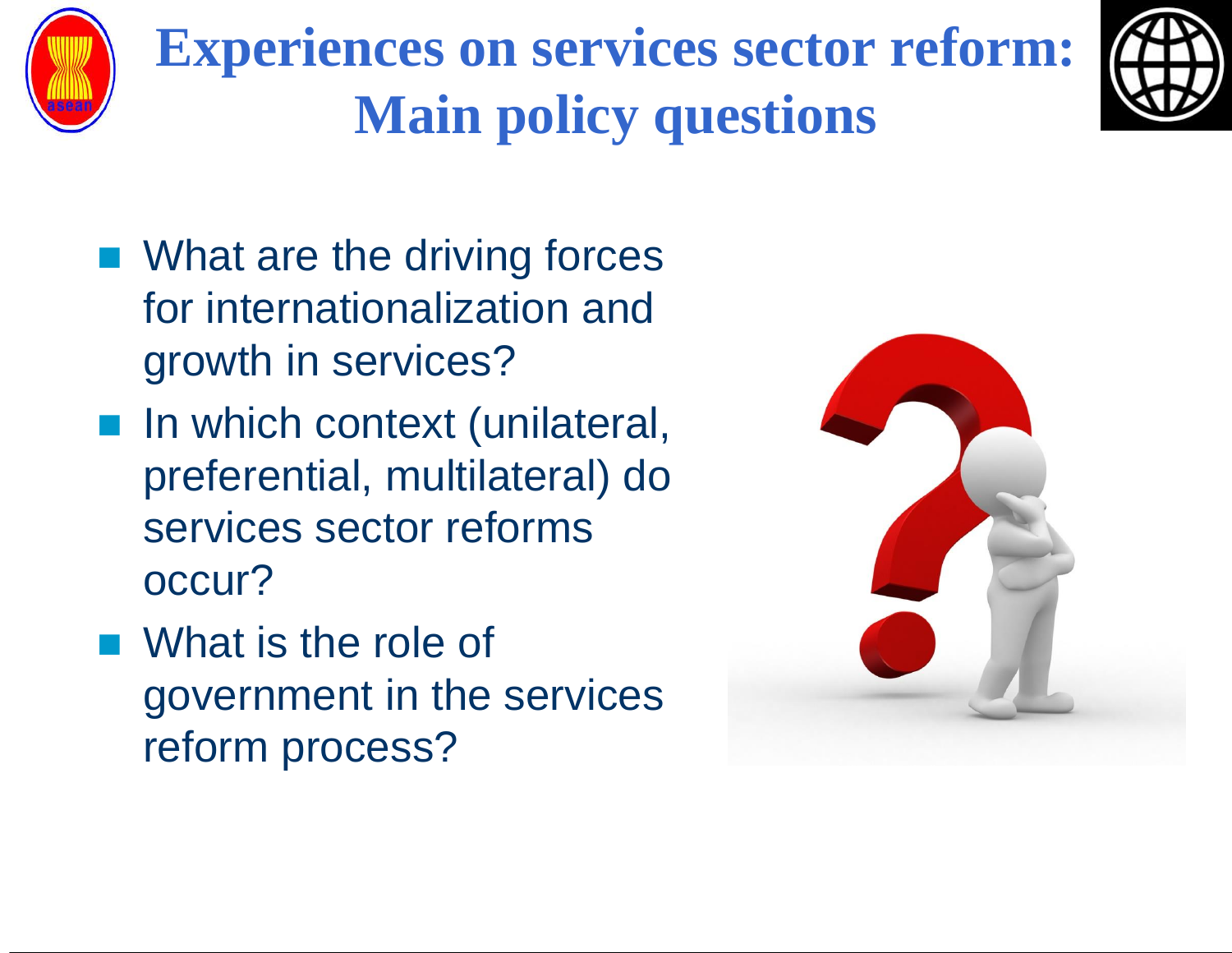

**Selected experiences of export success and ongoing integration efforts**





- **Higher education services in Malaysia**
- **Financial services in Singapore**
- **Health services in Thailand**
- **Telecommunication-based** services in The Philippines
- **Transport services in the** Greater Mekong Sub-region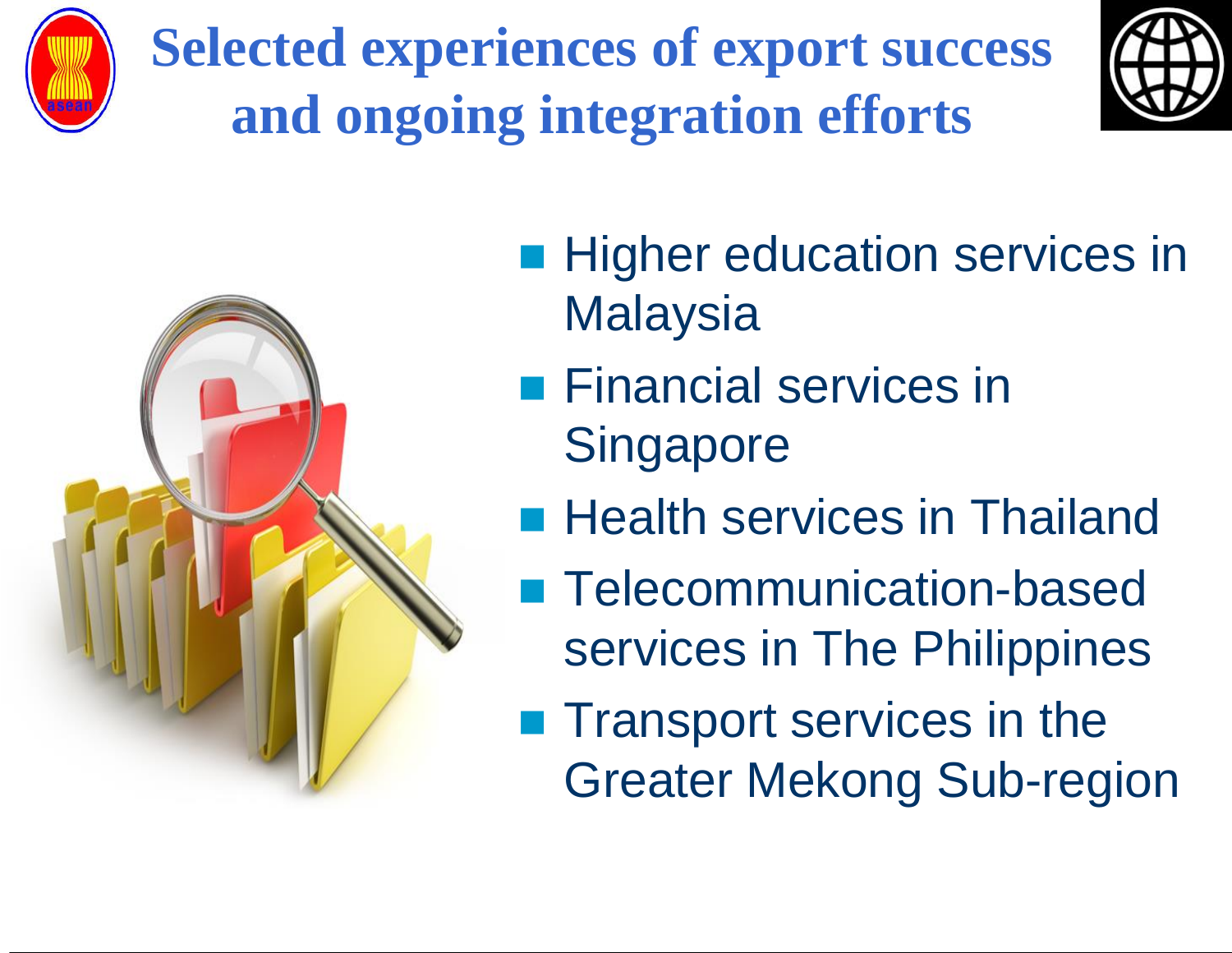

# **Malaysia – Higher Education: Opportunities & challenges**



- Additional revenues and incomes from services sales;
- **Beneficial impact of competition** on domestic service providers;
- □ Avoiding low quality and rogue providers (degree mills);
- □ Encouraging the recognition of degrees internationally;
- **D** Putting in place an accommodating migration and visa policy.

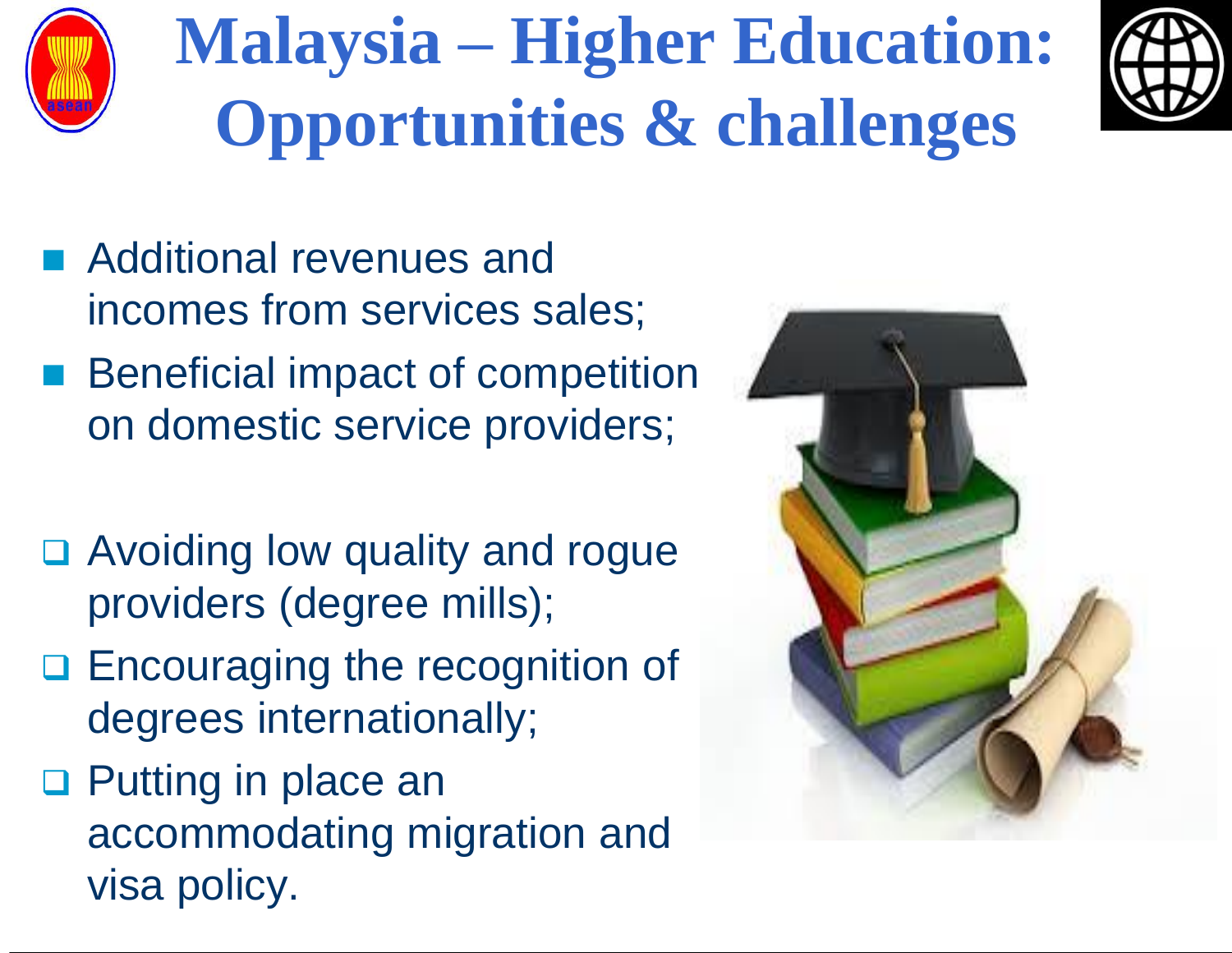

### **Malaysia – Higher Education: The experience**



- Public sector could no longer satisfy demand for higher education:
	- Excess demands for tertiary education despite strong public investment**;**
	- In 1995, about 20% of Malaysian students were pursuing degrees abroad;
- Government launched fundamental reforms:
	- Private institutions and foreign universities could offer tertiary degrees;
	- Dedicated Ministry of Higher Education was created;
- MHE and Malaysian Qualification Agency set standards:
	- Approval for establishment of private higher educational institution;
	- Registration from the Private Higher Education Management Sector;
	- Permission for particular course or training programs from MHE;
	- Minimum standards for courses from MQA;
	- Accreditation and recognition of programs nationally and internationally;
- Country-specific advantages:
	- English is widely spoken and used as the language of instruction;
	- Melting pot of cultures, traditions and ethnicities;
	- Living costs and course fees are relatively low (e.g. vis-à-vis Australia).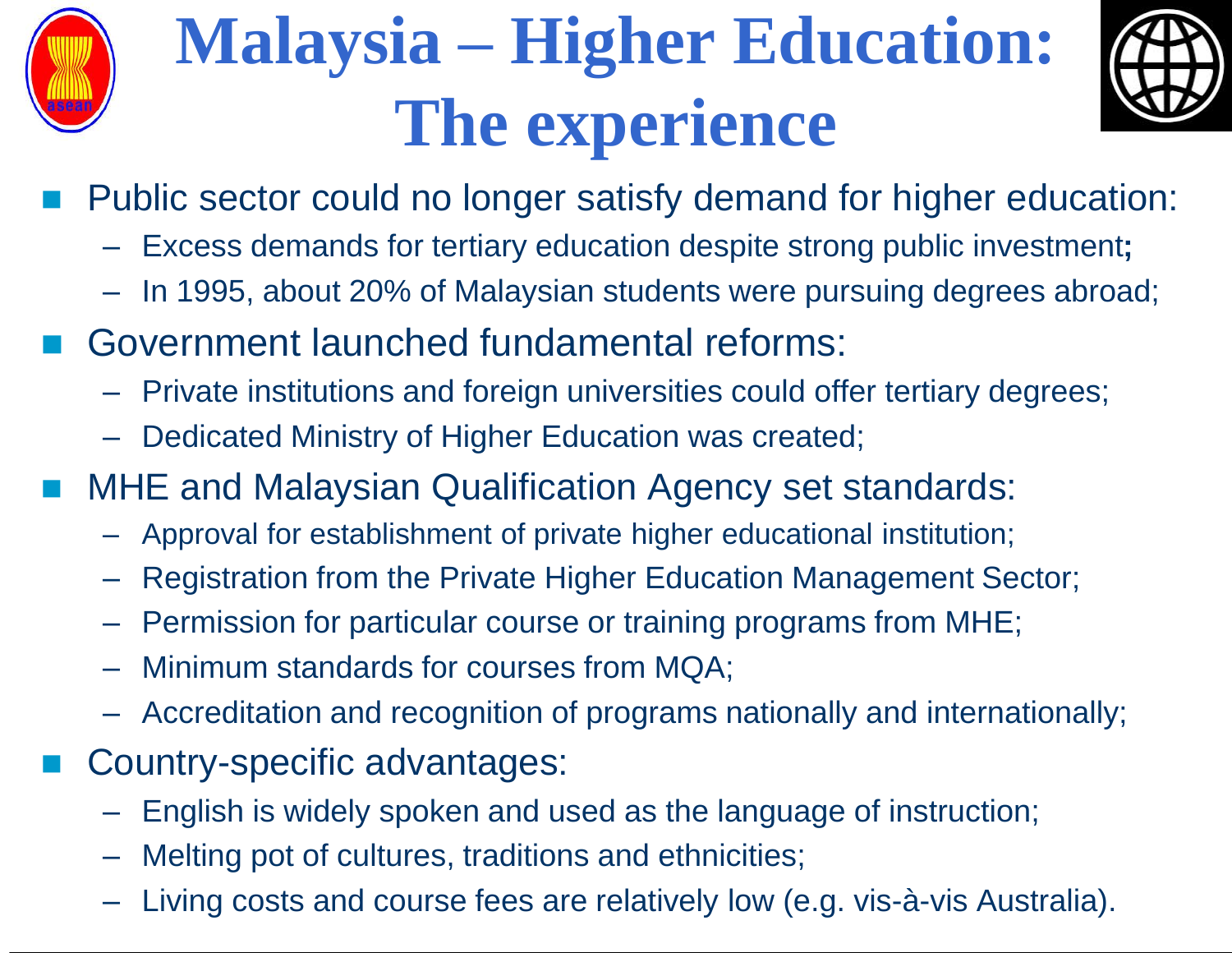

### **Malaysia – Higher Education: Trade outcomes**



- Cross-border trade through distance or online learning services (Asia e-University & Open University Malaysia);
- Several branch campuses of Australian, British, Dutch, and Indian universities & development of EduCity Iskandar;
- Also, imports of higher education services through the temporary movement of natural persons;

#### Foreign students hosted in **Malaysia**

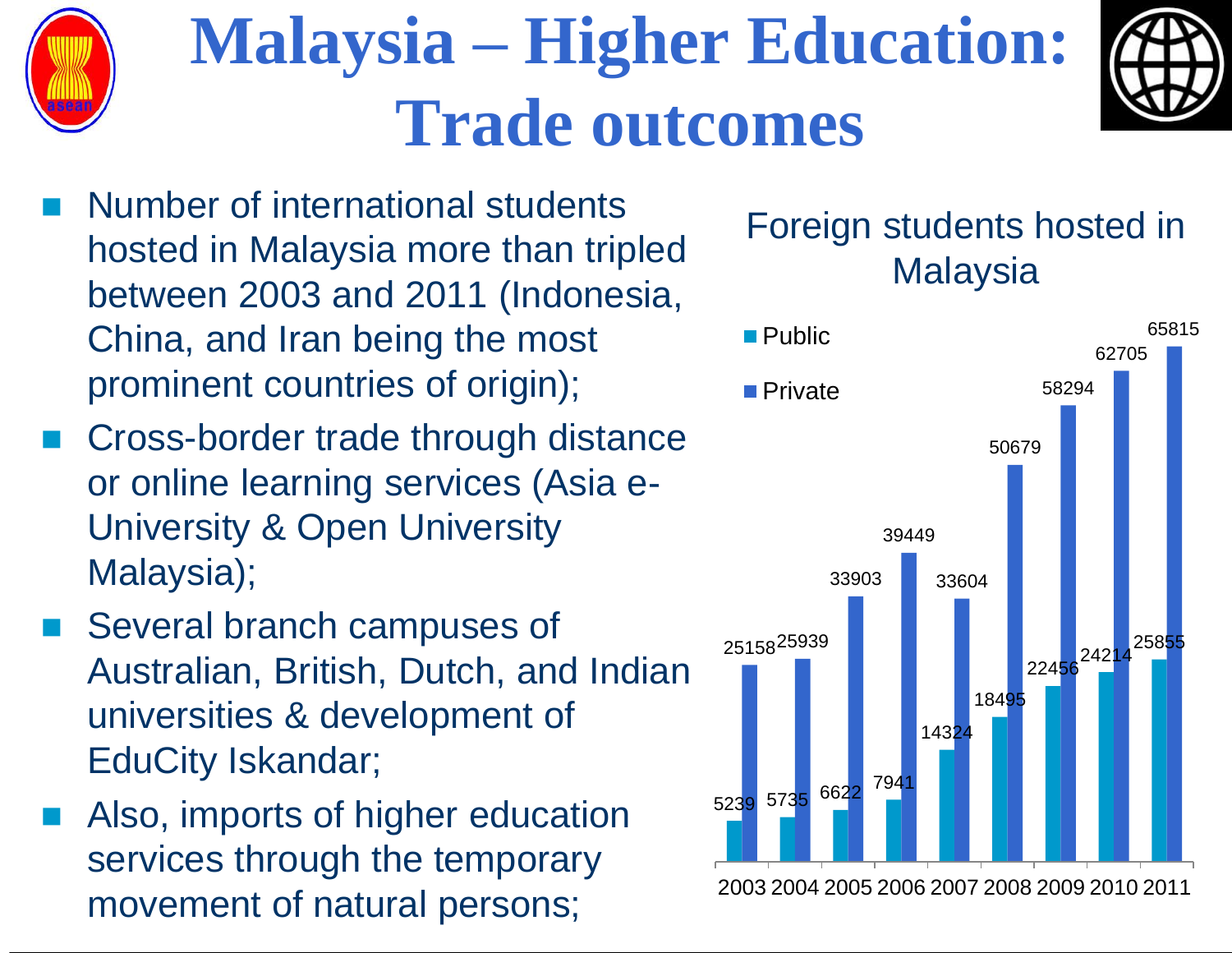

# **Singapore – Financial Services: Opportunities & challenges**

- Introduction of high-quality banking services at lower cost;
- Increased competition and greater variety of products;
- Promotion of better credit assessment, accounting and auditing practices;
- Risk of instability from sudden shift of funding abroad;
- □ Potential of domestic banks being pushed into engaging in riskier lending;

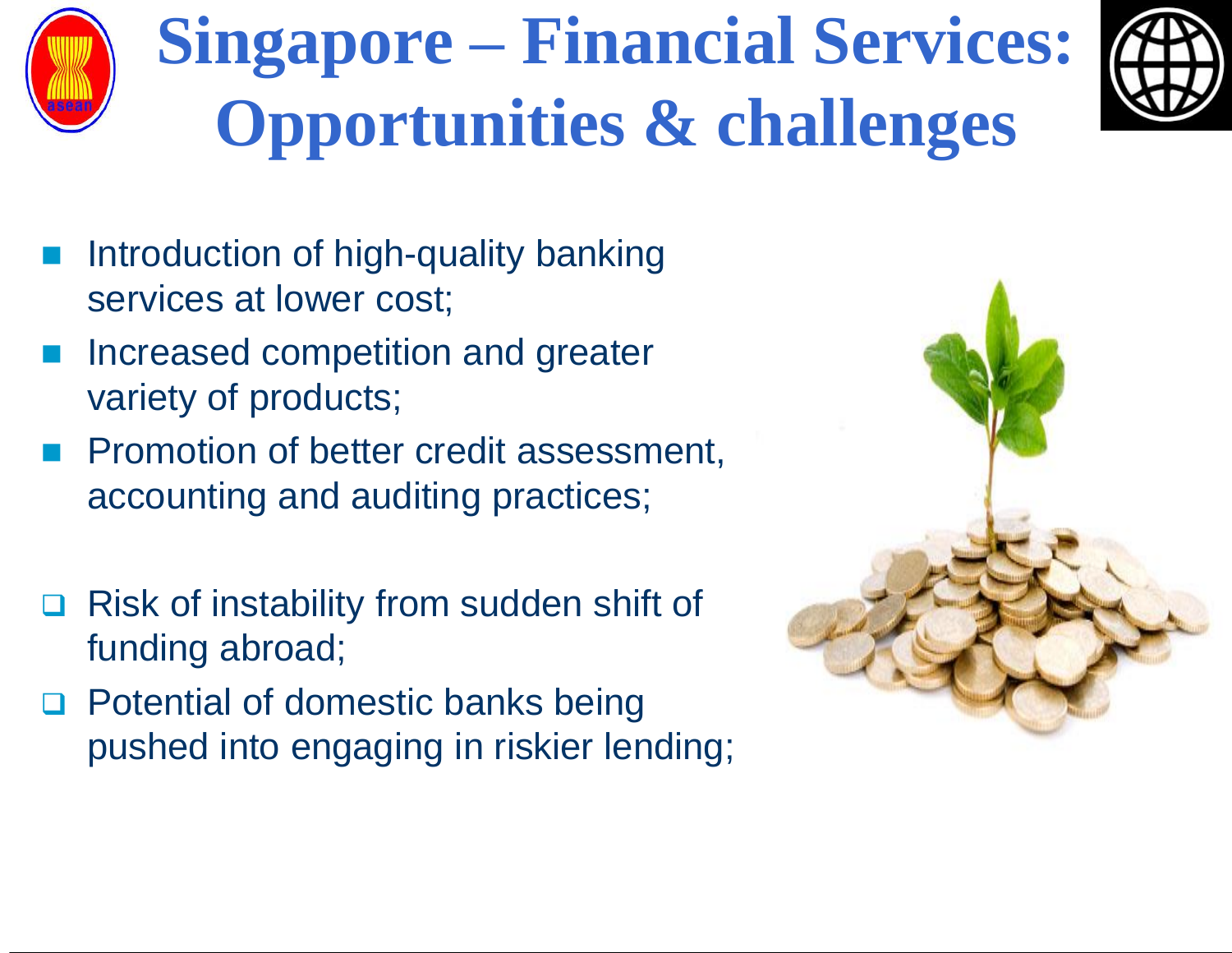# **Singapore – Financial Services: The experience**



- From the early 1970s, the Monetary Authority of Singapore (MAS) had adopted policies to protect retail banking;
- Asian Financial Crisis prompted comprehensive review of Singapore's financial system;
	- Opening of the market to competition in order to strengthen local banks;
	- More risk-based supervisory approach;
- Gradual and managed licensing of foreign service providers;
	- New category of banking licenses, the "Qualifying Full Bank";
	- Removal of 40% limit on foreign shareholding of local banks;
	- Increase over time in the number of service locations a QFB can operate;
	- Authorities encouraged consolidation among the local banks;
	- Reforms also extended into wholesale banking, capital markets, and the direct life and general insurance markets;
- Stronger regulatory framework through more demanding disclosure standards, liquidity support, and deposit guarantees;
- Bilateral and plurilateral agreements to anchor reforms;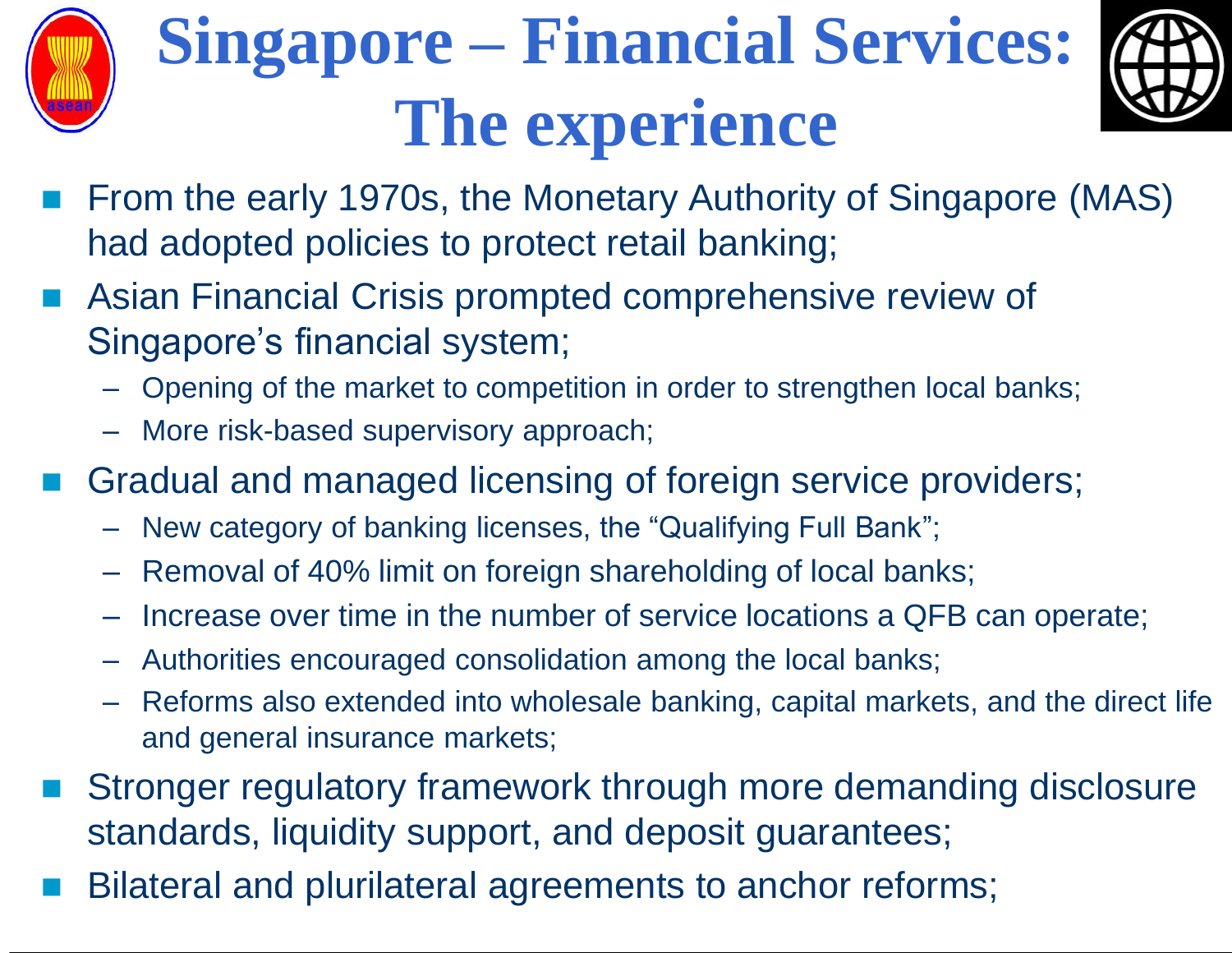

**Singapore - Financial services: Trade outcomes**



- Strong increase of exports and imports of insurance and financial services;
- Surge in net-exports during the 2000s - finance became biggest contributor to positive services trade balance;
- **Financial center for the** entire ASEAN region;

Net exports of insurance and financial services

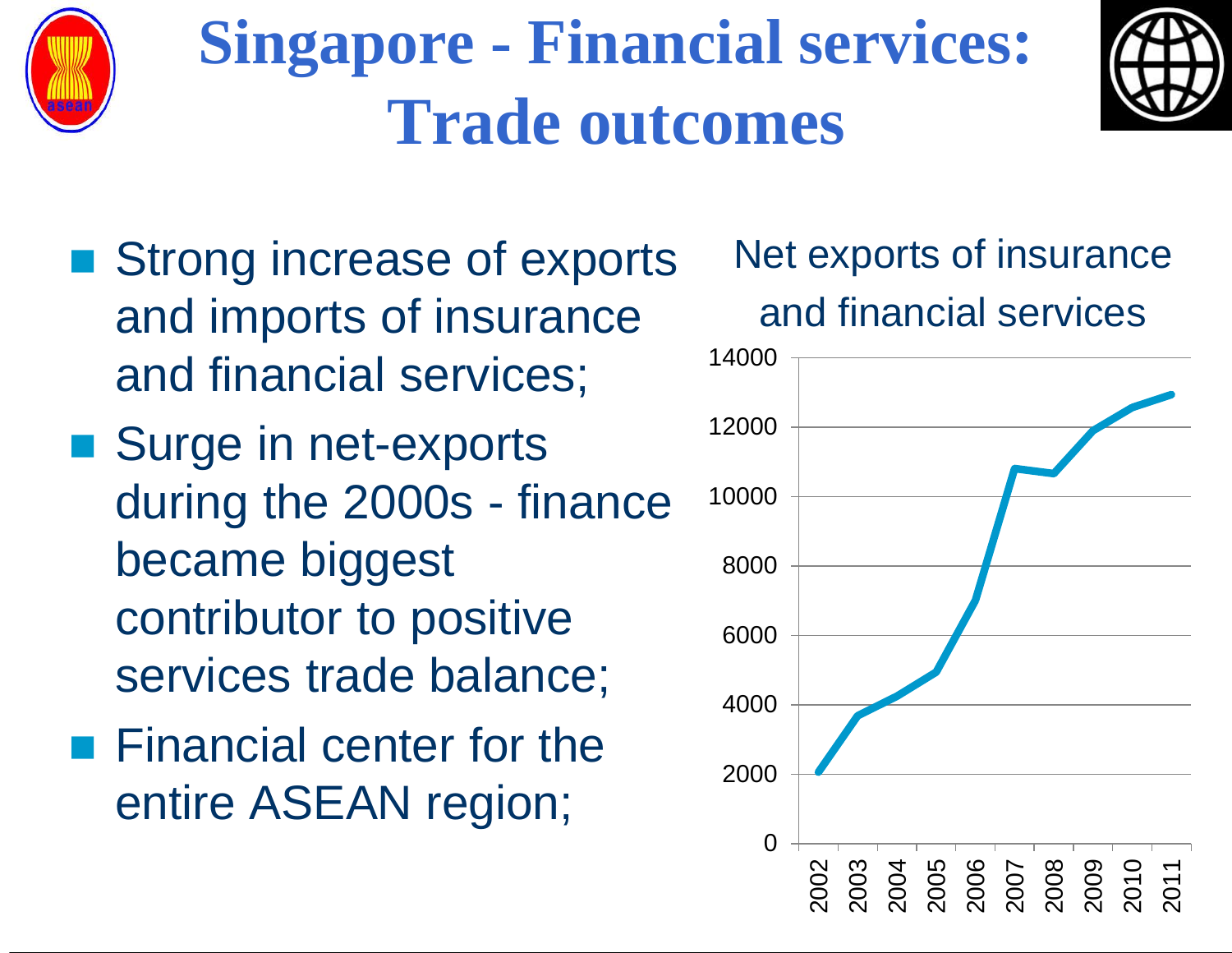

### **Thailand - Health services Opportunities & challenges**



- **Rising health care costs,** limited insurance cover and long waiting queues in high-income countries;
- **Emerging countries can** often provide health services of similar quality at lower prices;
- □ Risk of dual market structure and internal brain drain.

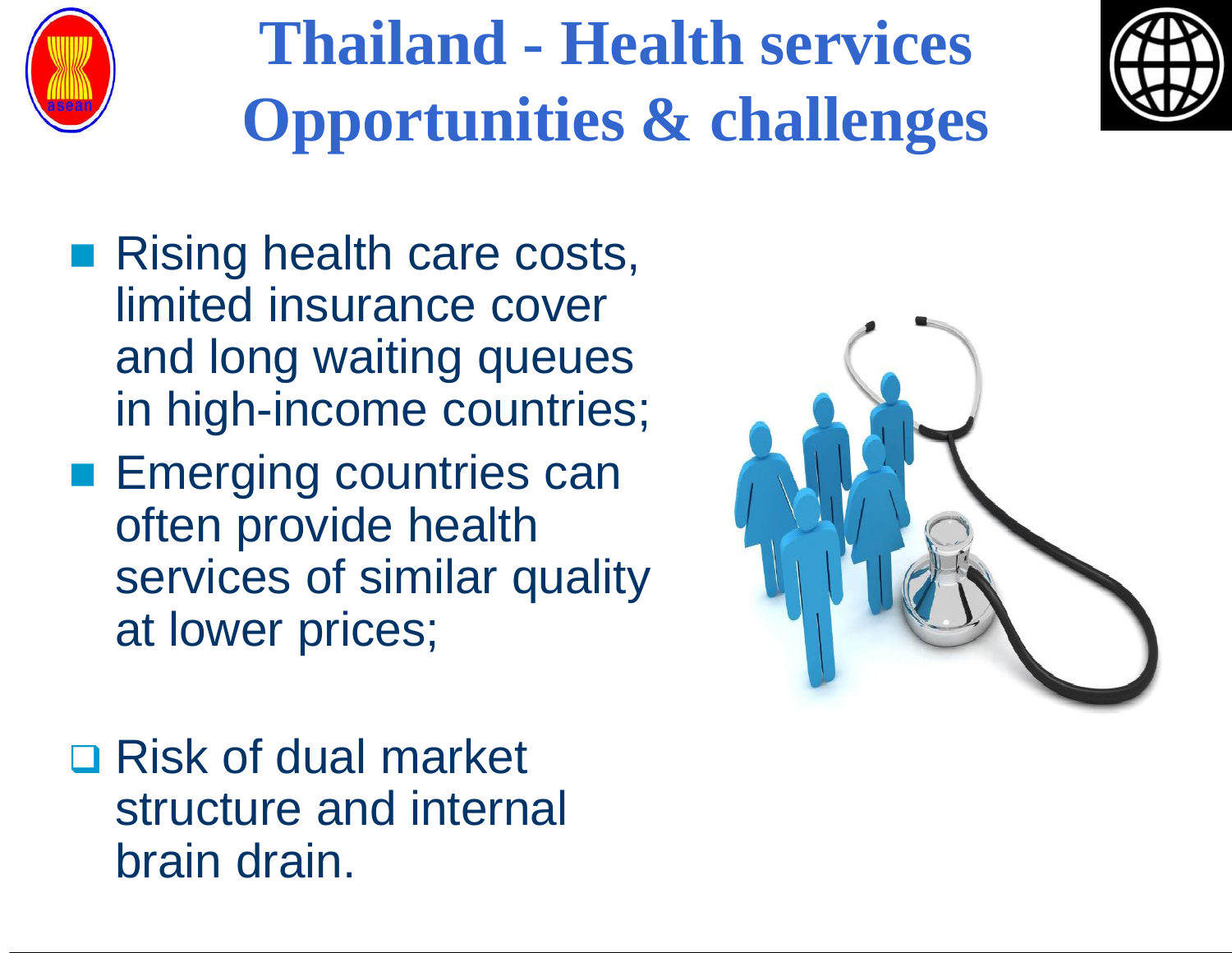

**Thailand - Health services Opportunities & challenges**



- **Low bed occupancy in private hospitals after** Asian financial crisis;
- Medical tourism promotion for wellness, herbal treatment, and cosmetic surgery;
	- Vision to become a world-class medical hub;
	- Standards for hospital accreditation
- Government active to contain effects of internal brain drain and dual market structure;
	- three-year compulsory public service for graduates;
	- financial incentives for doctors in rural areas;
	- "One District, One Doctor Project" of local education, training and employment;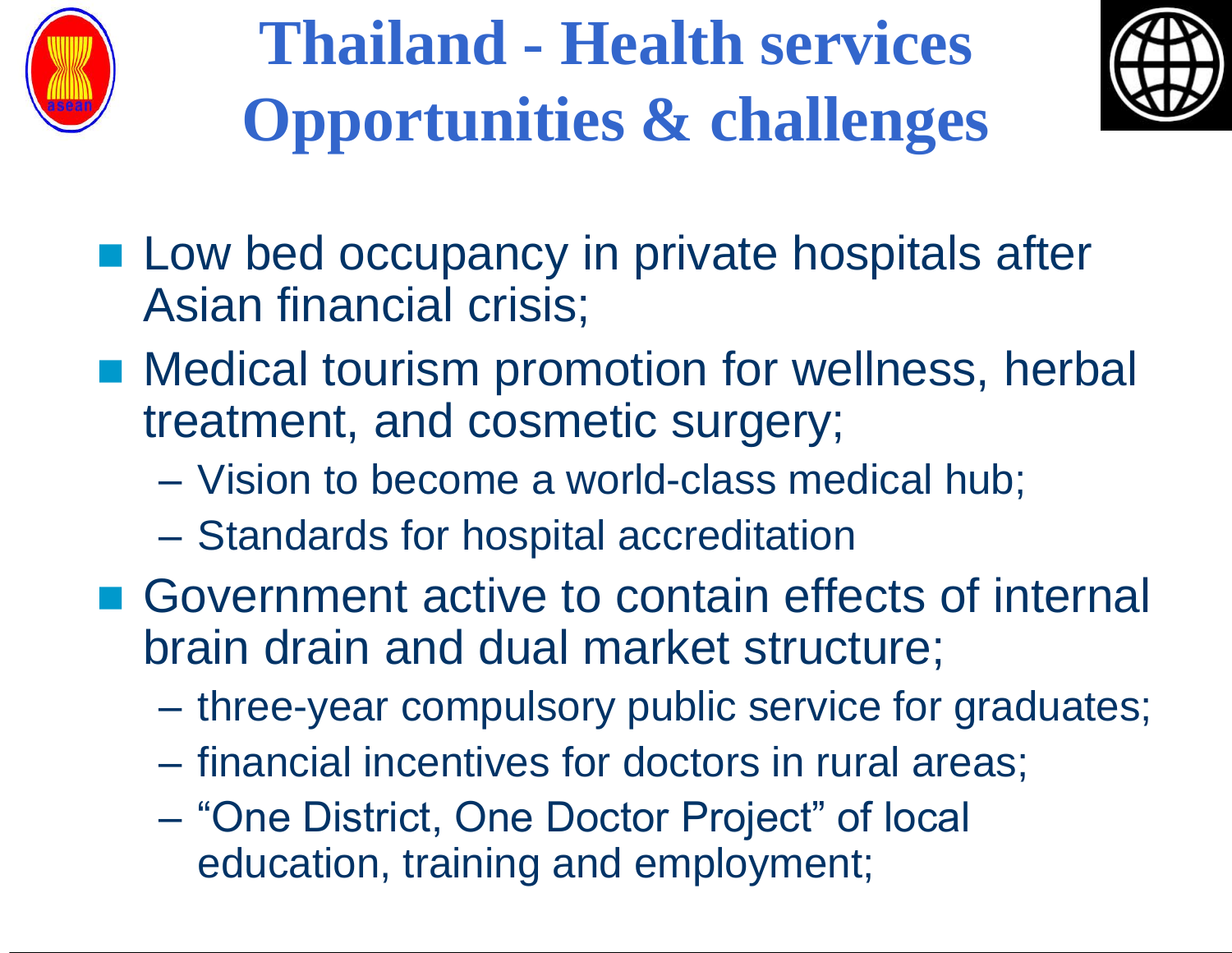

**Thailand - Health services Trade outcomes**



- **Number of international** patients increased markedly during the 2000s;
- **Thailand became the** leading medical tourist destination in SE-Asia;
- Situation vis-à-vis competitors is bolstered by cost advantage and hospitable culture.

#### Number of Foreign Patients Treated in Thailand

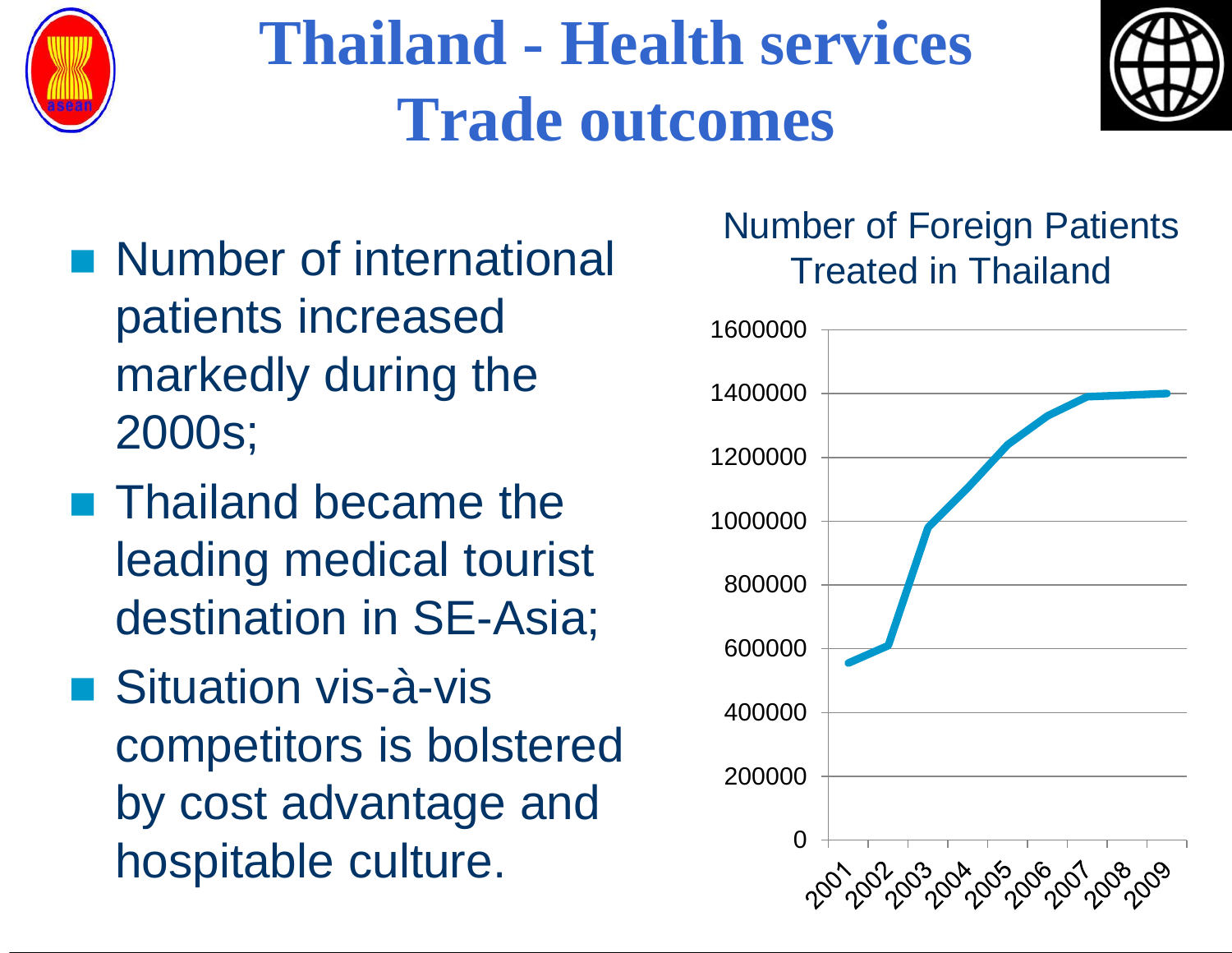

### **The Philippines – BPO: Opportunities & challenges**



- Increased tradability of many services activities;
- **Production of services** becoming locationindependent;
- □ BPO is labor-intensive, so that competitive compensation rates are key;
- Quality and reliability of telecommunications.

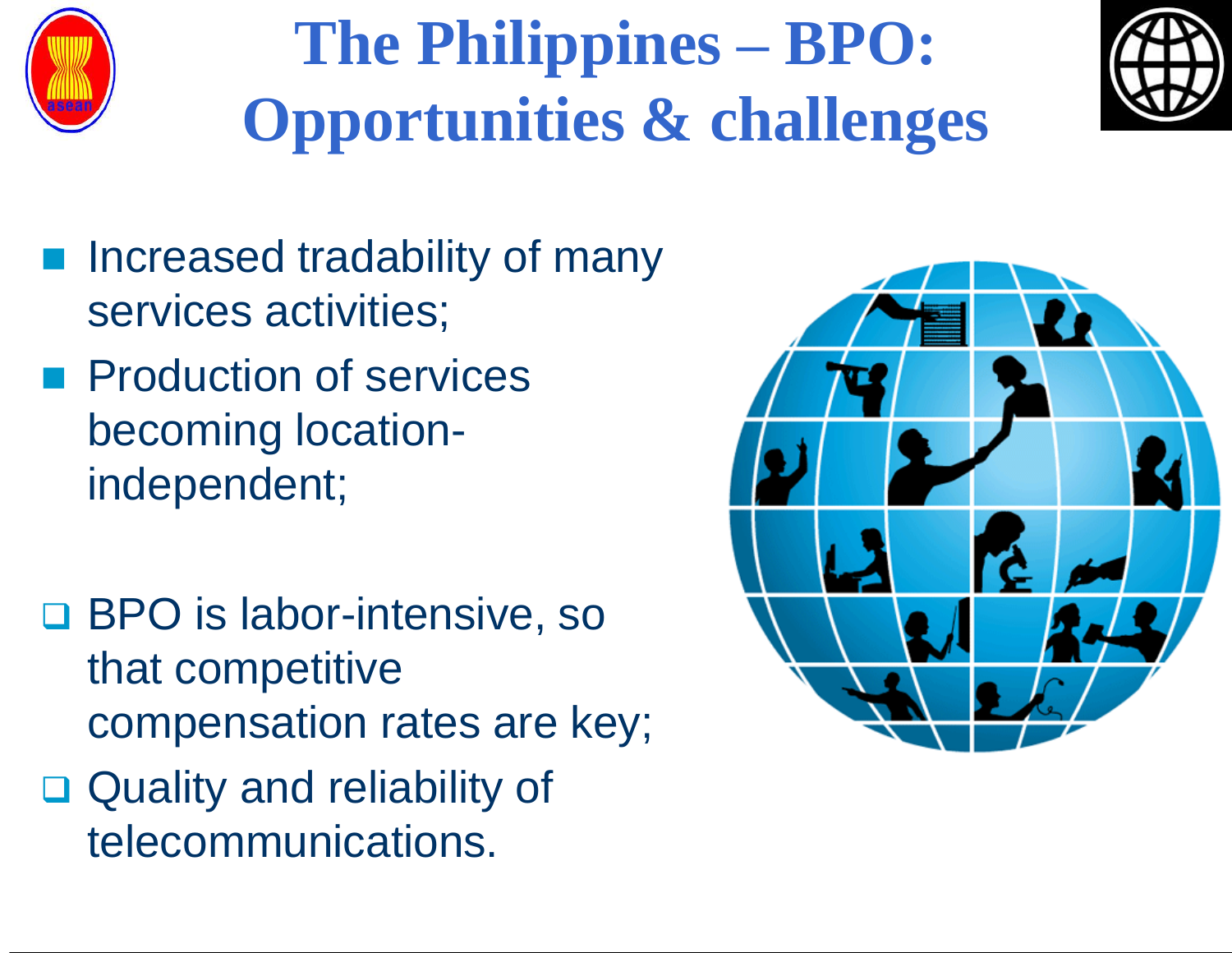

### **The Philippines – BPO: The Experience**



- **Favorable economic environment:** 
	- Modest labor compensation costs;
	- Large pool of suitably qualified talent;
	- High level of proficiency in American English;
	- Low telecommunications and real estate costs;
- Government support in key areas:
	- Telecom reform (liberalization of the telecommunications industry in the mid-1990s);
	- Investment incentives (possibility of 100% foreign ownership of BPO-firms; tax and import duty reductions for eligible firms);
	- Education policy (standards for degree-granting programs; voucher-based funding for private sector training initiatives) ;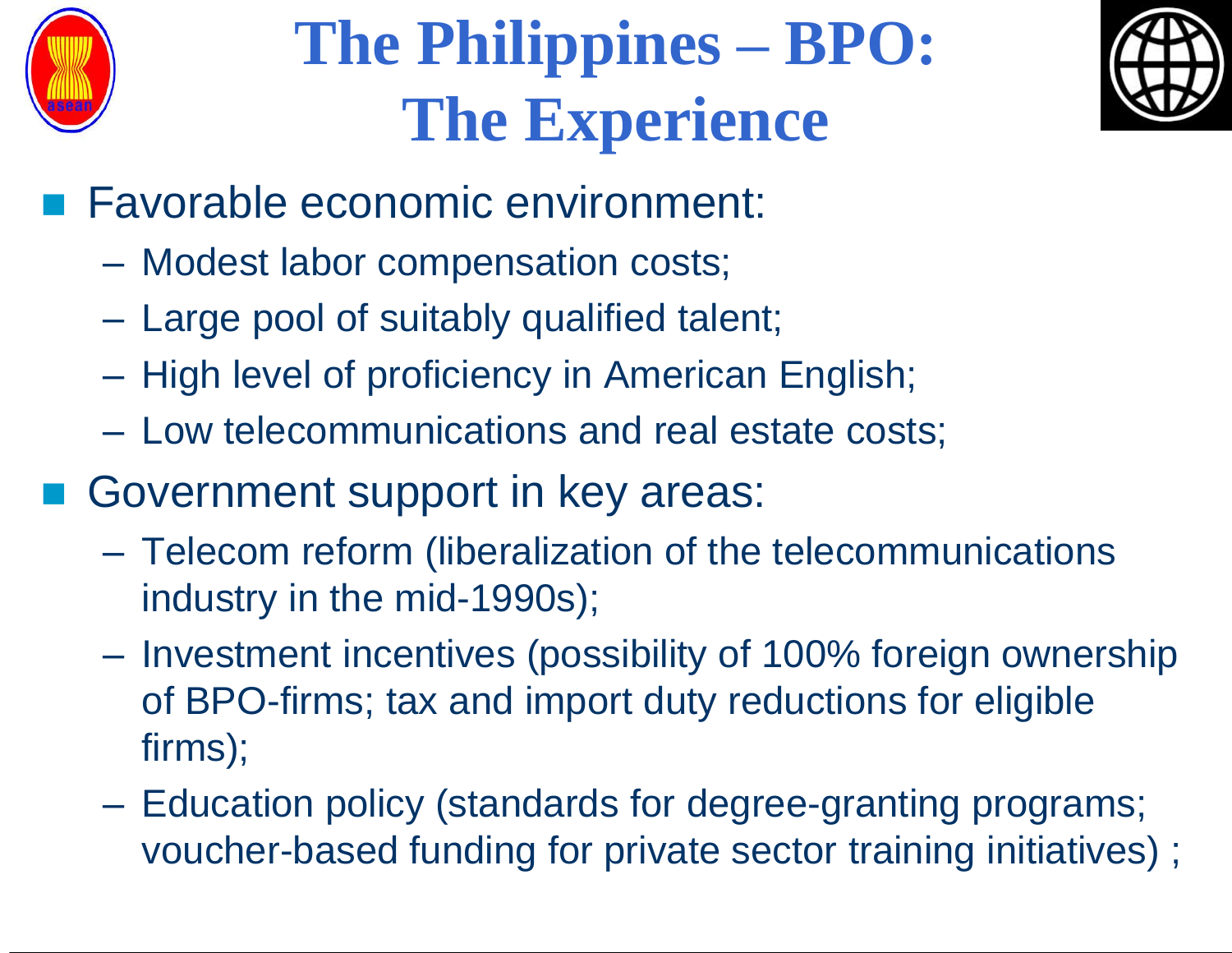

### **The Philippines – BPO: Trade outcomes**



- During 2005-11, exports of computer services rose by an annual average of 69%;
- World's biggest voice-BPO provider;
- Revenues of USD 15 billion in 2013, and employment of 900,000 staff;
- Four-fifth of activities is callcenter oriented, but efforts to diversity into more complex, analytical services.

#### Exports of computer services

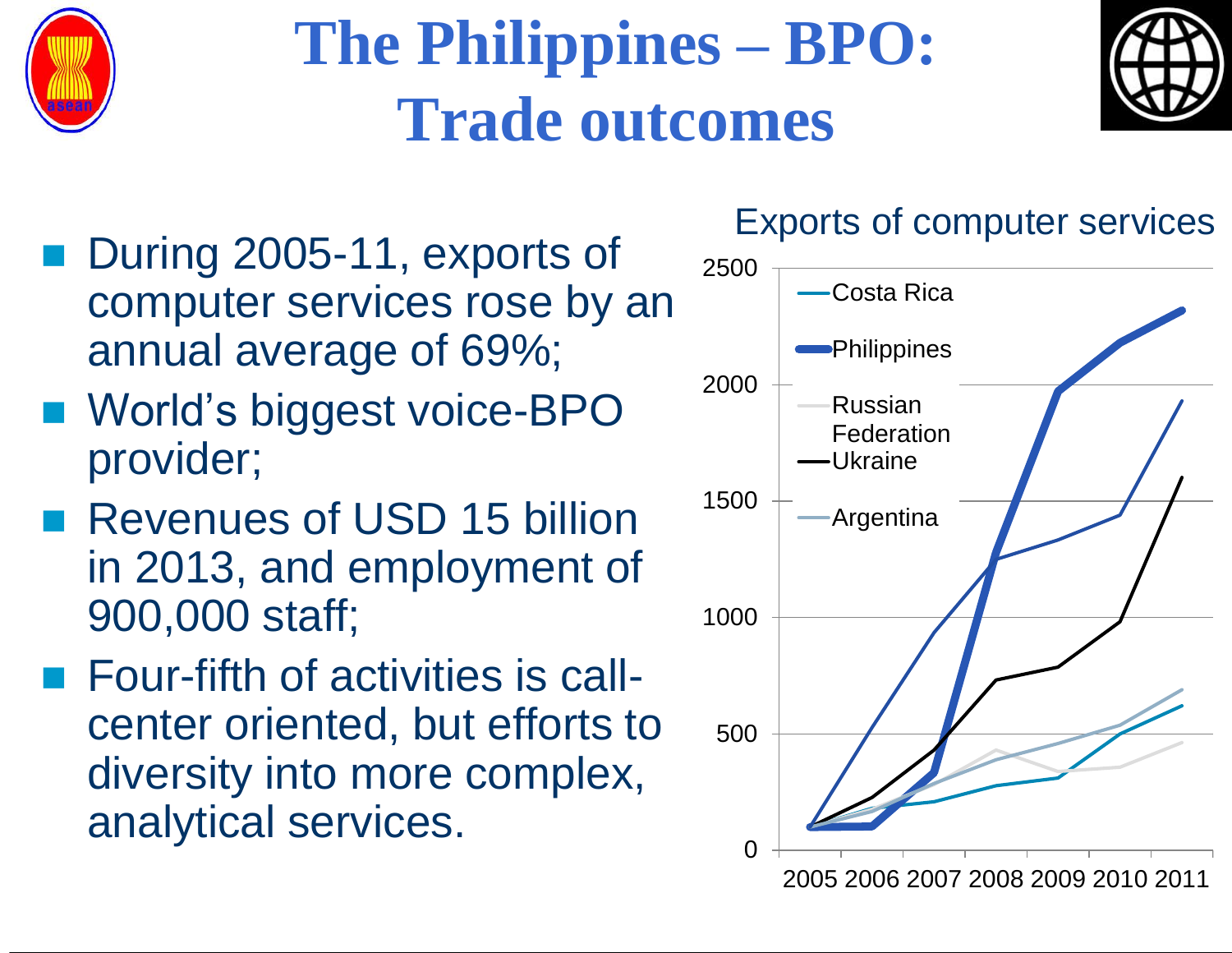

### **Greater Mekong – Transport: Opportunities & challenges**



- **Improved connectivity** and reduced trade costs;
- **□ Mobilizing funds and** loans for developing national and regional road and rail infrastructure;
- **□ Streamlining regulations,** procedures and expertise;

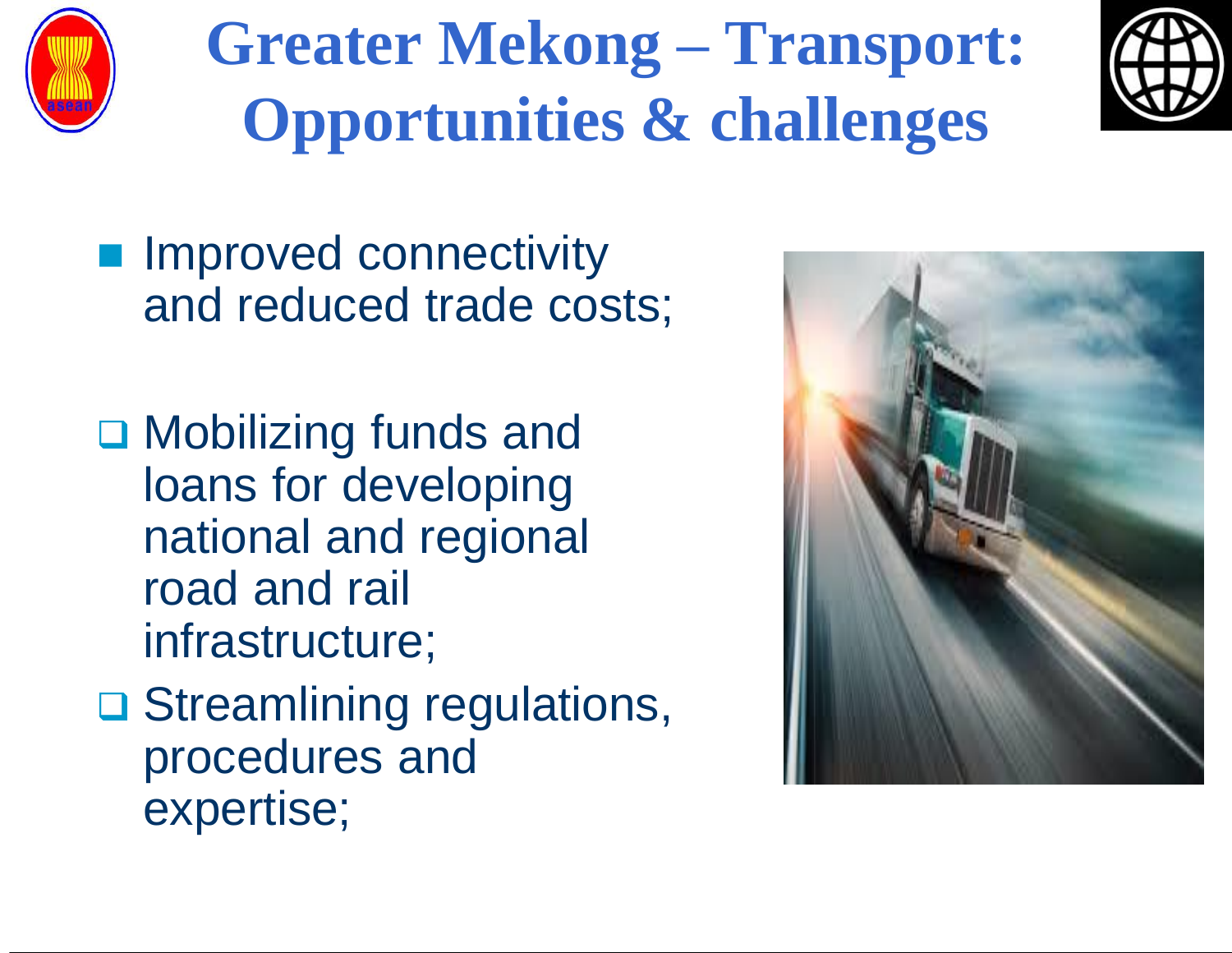





- Greater Mekong Sub-region (GMS) comprises Cambodia, China, Lao PDR, Myanmar, Thailand and Viet Nam;
	- Cross-Border Transport Agreement: trade and transport facilitation;
	- Strategic Framework for Action on Trade Facilitation: institution building, training, and research;
- Good progress in upgrading hard infrastructure, but soft infrastructure reforms have been lagging;
	- coordination among border agencies;
	- informal payments and lack of transparency with respect to the applicable procedures and regulations;
	- differences in logistics regulations (e.g. axel load);
- **In parallel, National Single Window & National** Logistics Plans;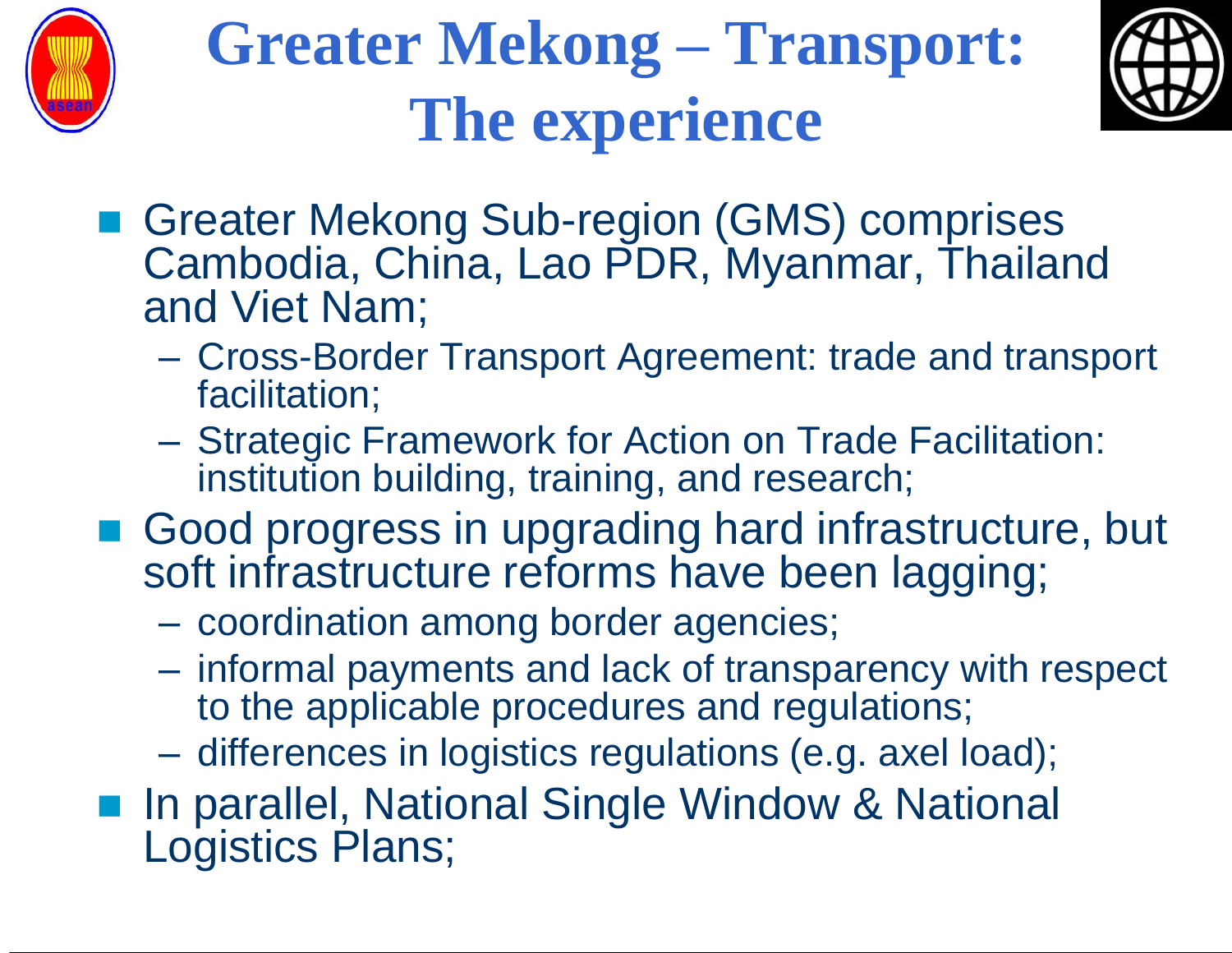

### **Greater Mekong – Transport: Trade outcomes**



- **Logistics performance has** been improving in (almost) all GMS countries;
- Yet, a substantial gap persists vis-à-vis best practice in ASEAN;
- Some elements of the CBTA have over time been overtaken by broader regional initiatives, such as the ASEAN Single Window initiative.

Logistics performance index (gap to Singapore)

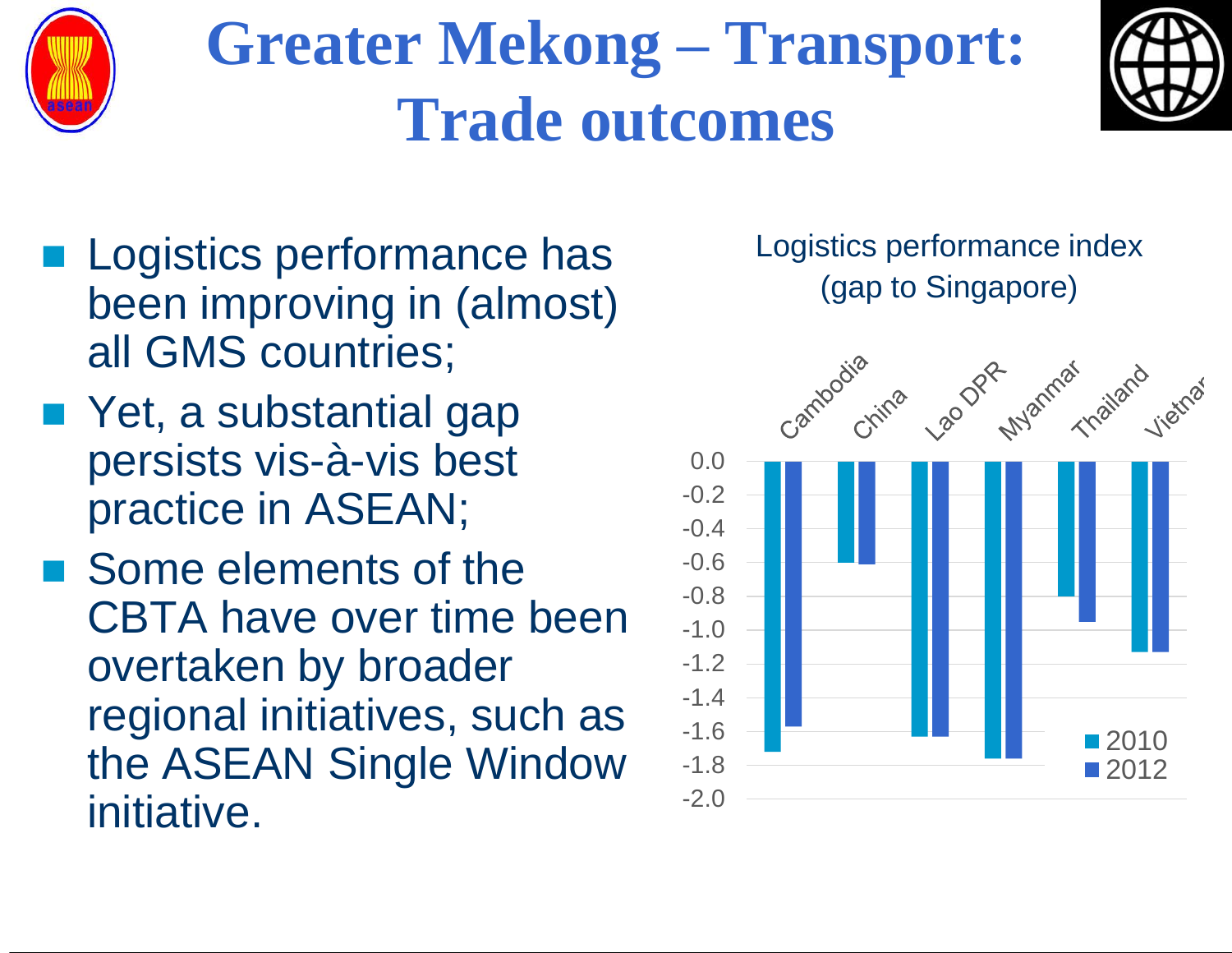



- **Private sector the driving force of** internationalization and growth;
- **Nostly unilateral initiatives;**
- Supportive role for government in
	- Enabling private sector investment and FDI;
	- Setting standards and auditing/enforcing them;
	- Guarding domestic population against adverse reform impacts;
	- In some cases, active management of market entry;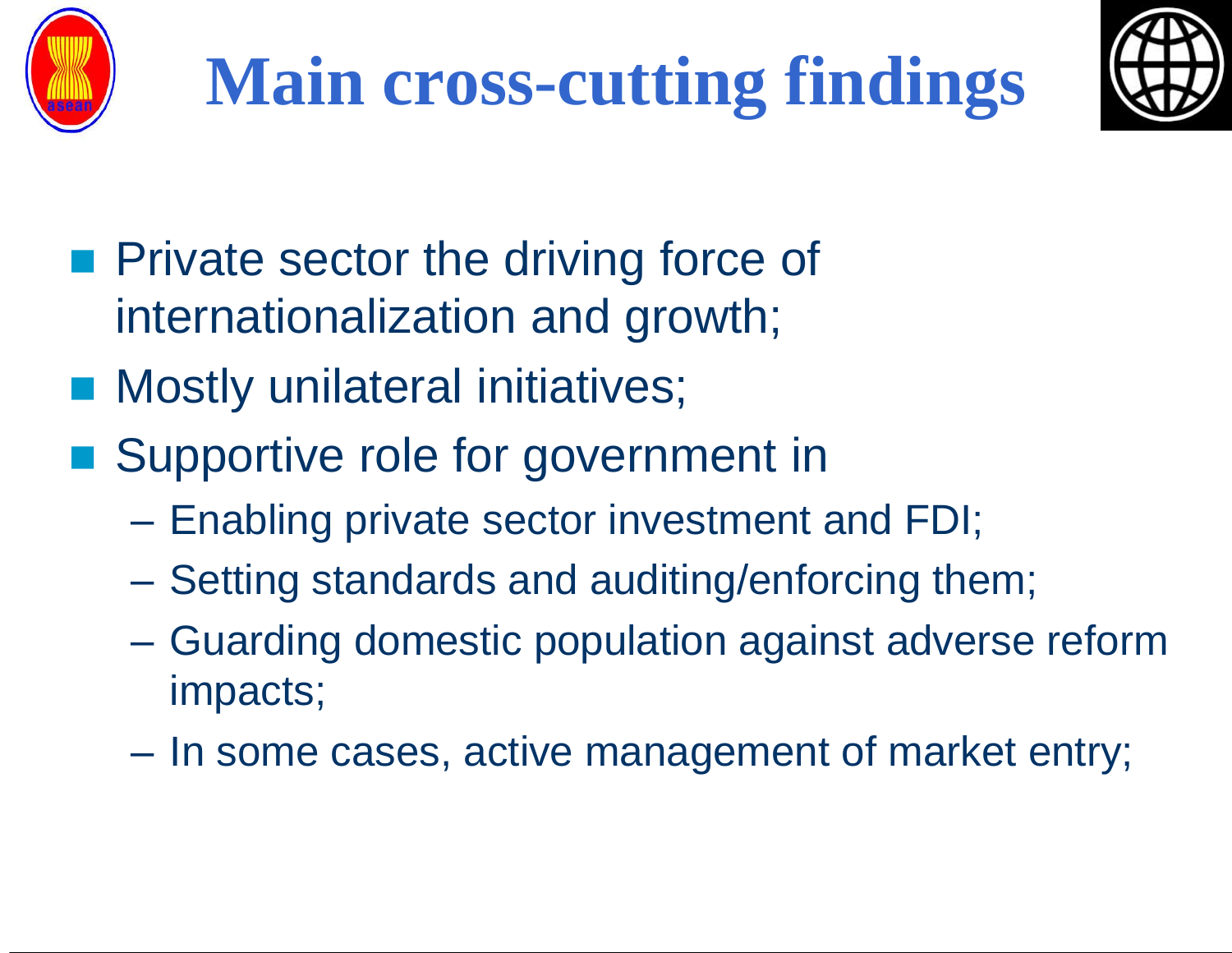



- Government is best at accommodating liberalization to contain adverse impacts, rather than micro-managing the process;
- Setting and controlling quality standards is important, but uniform requirements seem difficult to implement region-wide in diverse ASEAN;
- Reforms can be initiated at different levels, but overlapping, overambitious targets might be counterproductive (add to administrative burden/confusion), if implementation lags behind;